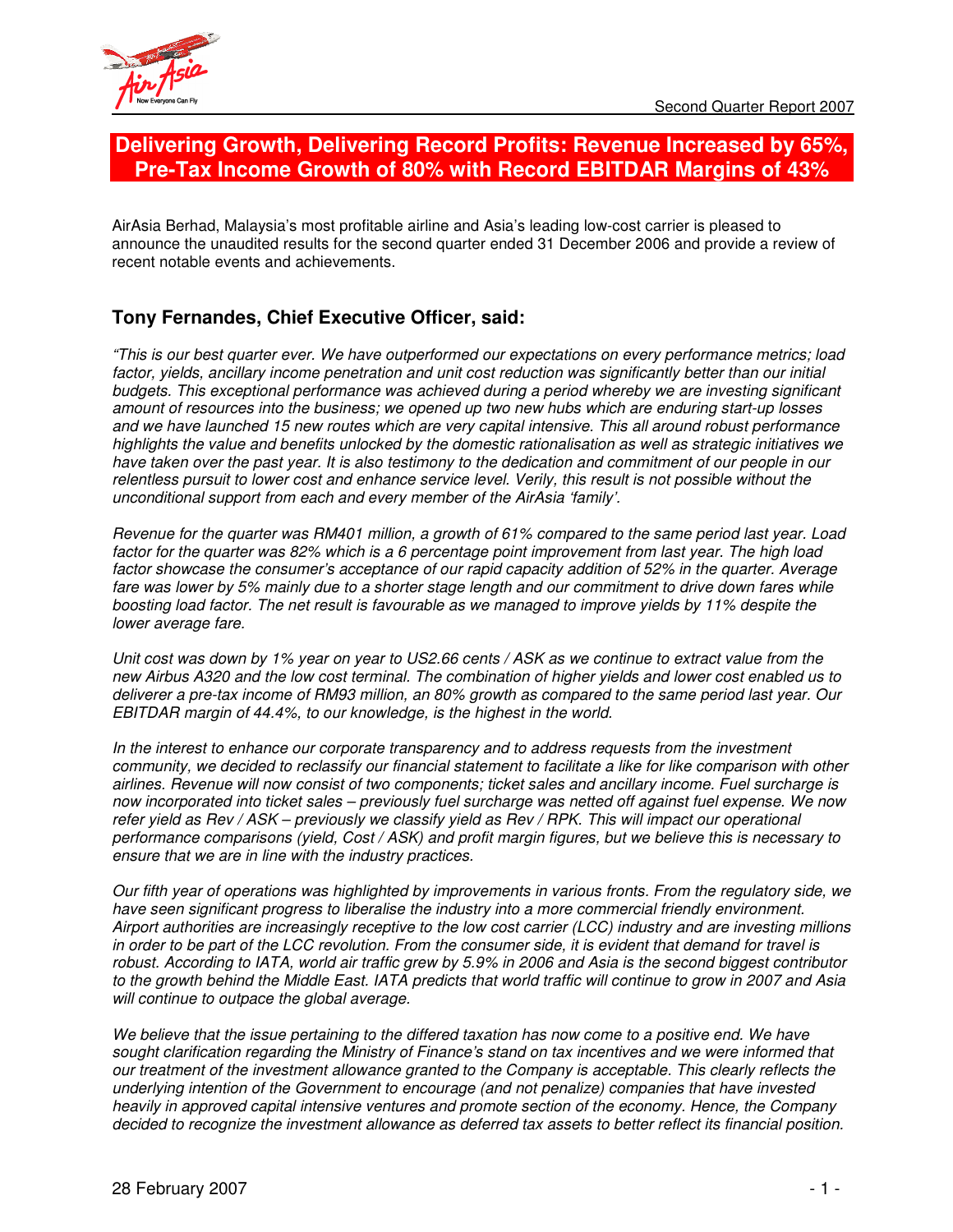

We wish to thank the Government for its continued support and its vision and passion in making Malaysia *as the best places to do business in the region.*

*Thai AirAsia continues to enjoy strong growth as depicted by passenger volume growth of 52% for the* quarter with 80% load factor. Average fare was 13% lower than the same period last year with relatively flat *unit cost. Net profit for the quarter was THB33 million (RM2 million). This performance was achieved despite going through the military coup de tat and the bombings in Bangkok. The forced move to Suvarnabhumi airport had negatively impacted our operations. We are working together with the Airport* authorities of Thailand to mitigate the problem. Either we have to stay in Suvarnabhumi or move back to Don Muang, we will find ways to solve the issues - as we have done so before when we were told to move *to KLIA from Subang airport. In a way, challenges are what makes us strong and become a better* company. We are confident in the strength of our Thai operations and it will contribute positively to the *Group.*

*Indonesia AirAsia has performed satisfactorily as highlighted by passenger volume growth of 80% for the* quarter with 83% load factor. Average fare was 5% lower than the same period last year but we managed to increase yields by 8%. Cost has risen by 13% as we are actively promoting heavily to fill up the aircraft as full as possible and capture market share. Net profit for the quarter was IDR2 billion (RM0.8 million) as opposed to a IDR11 billion (RM5.1 million) loss in the same period last year. Indonesia is scheduled to receive two aircraft in the second half of the year and the additional capacity will allow us to enjoy higher *growth going forward.*

*Ancillary income has grown by 87% to RM28 million and the average spend per passenger has increased* by 11% compared to the same period last year. Ancillary income is the biggest growth segment of our business and we believe it will continue to outpace the growth of passenger numbers in the medium term. *We are close to finalising new initiatives and we are formulating new promotional efforts to convert more* quests to take-up our growing list of ancillary products. We belief this should give a further boost to *ancillary income in this financial year.*

*We have now expanded our aircraft purchase order to 200 Airbus A320 (comprising 150 firm and 50 options). Airbus has recently increased its production capacity for the Airbus A320 aircraft and this provided the Company with an opportunity to secure additional delivery slots in the future. The Group added four* new aircraft during the quarter bringing the total to 49 aircraft: all four aircraft were deploved in Malaysia to *facilitate the domestic rationalisation and introduction of new routes. As we get more Airbus A320 inducted* into our fleet, it will help with our efforts to reduce cost and enhance reliability. The aircraft is a superior *product which enables us to boast a better product differentiation against our competitors. The Airbus A320 is remarkably popular among our guest, and we leverage this popularity with our efforts to better yield manage our capacity.*

The outlook for the third quarter is looking better relative to the same period last year; forward bookings suggest that yields will be higher and load factor will be slightly lower. Our third quarter earnings will be positively impacted by the lower fuel prices, the stronger Malaysian Ringgit vs. US Dollar and the delivery of three Airbus A320 aircraft in the period will help keep operating costs low. The performance of the first *half is better than management's expectations and assuming that the current demand trend continues, the Group will achieve robust profit growth for the financial year 2007."*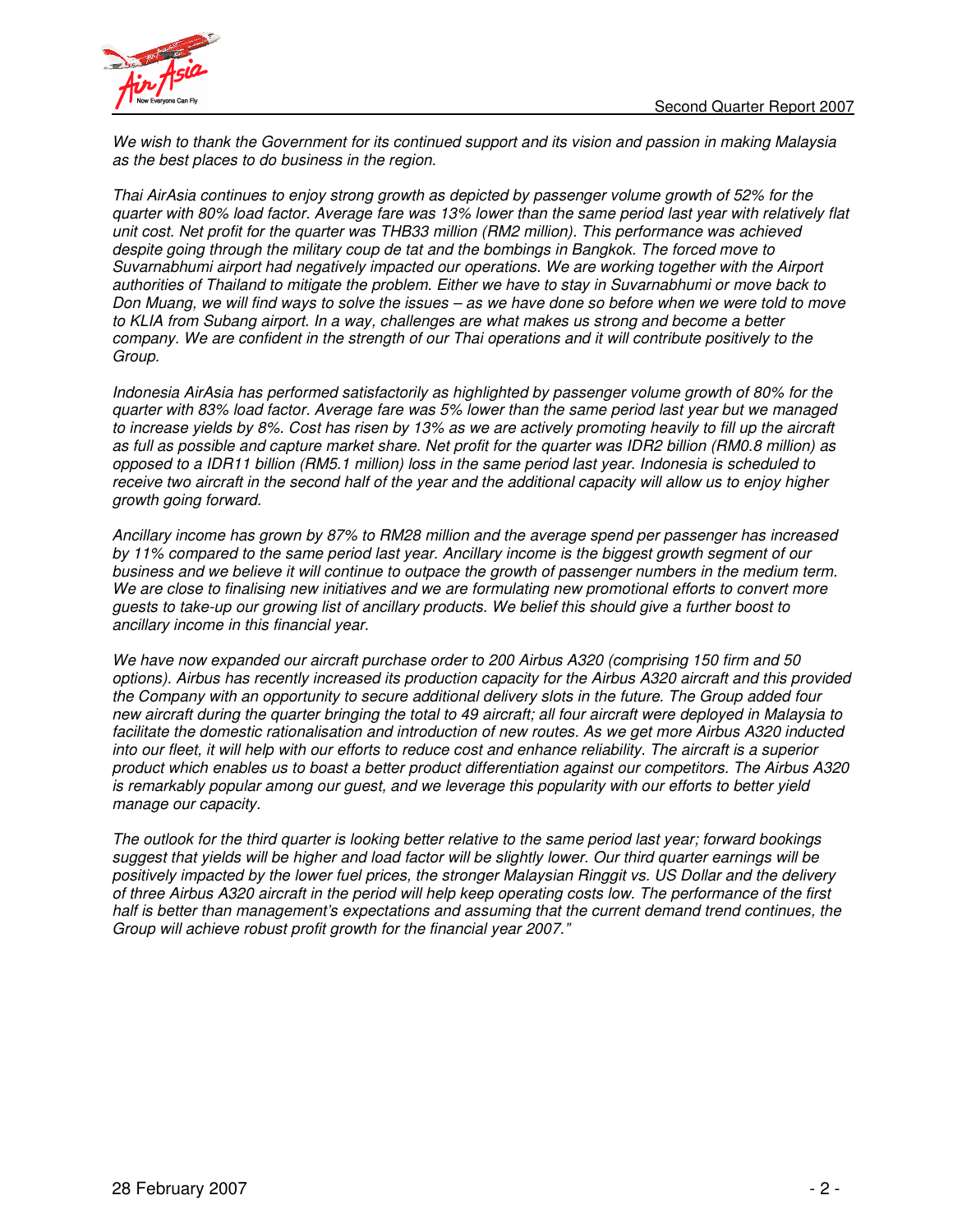

| <b>Quarter Ended: 31 December</b> | Q2 2007 | Q <sub>2</sub> 2006 | $\Delta$ (%) |
|-----------------------------------|---------|---------------------|--------------|
| <b>RM'000</b>                     |         | (restated)          | yoy          |
|                                   |         |                     |              |
| <b>Ticket Sales</b>               | 372,203 | 231,937             | 60%          |
| Ancillary Income                  | 28,404  | 15,174              | 87%          |
| Revenue                           | 400,607 | 247,111             | 62%          |
|                                   |         |                     |              |
| <b>EBITDAR</b>                    | 178,068 | 82,674              | 115%         |
| <b>EBIT</b>                       | 109,650 | 46,316              | 137%         |
| Pretax profit                     | 93,262  | 51,880              | 80%          |
| Net Income (IAS 12)               | 150,123 | 51,282              | 193%         |
|                                   |         |                     |              |
| <b>EBITDAR Margin</b>             | 44%     | 33%                 | 9 ppt        |
| <b>Pretax profit Margin</b>       | 23%     | 21%                 | 2 ppt        |
| <b>Net Income Margin</b>          | 37%     | 21%                 | 16 ppt       |

# **Summary of Second Quarter 2007 unaudited Financial Results**

# **Summary of Second Quarter 2007 Operating Results**

| <b>Quarter Ended: 31 December</b> | Q <sub>2</sub> 2007 | Q2 2006    | $\Delta$ (%) |
|-----------------------------------|---------------------|------------|--------------|
|                                   |                     | (restated) | <b>yoy</b>   |
|                                   |                     |            |              |
| Passengers Carried                | 2,273,405           | 1,343,795  | 69%          |
| ASK (million)                     | 3060                | 2009       | 52%          |
| RPK (million)                     | 2505                | 1532       | 64%          |
| Average Fare (RM)                 | 164                 | 173        | $-5%$        |
| Rev / ASK (US cents)              | 3.62                | 3.27       | 11%          |
| Cost / ASK (US cents)             | 2.66                | 2.69       | $-1\%$       |
| Cost / ASK-ex fuel (US cents)     | 1.55                | 1.38       | 12%          |
| Load Factor                       | 82%                 | 76%        | 6 ppt        |
| Aircraft (average)                | 27.0                | 19.7       | 37%          |
| Aircraft (end of period)          | 32                  | 23         | 39%          |

# **Second Quarter Review:**

Total revenue for the quarter rose by 62% to RM401 million compared to RM247 million for the same period last year. Ticket sales grew by 60% whereas ancillary income grew by 87% for the period. The increase was driven by 69% growth in passengers carried, a 5% decline in average fares and higher contribution from ancillary income. The underlying demand was robust, as depicted by the 6 percentage point improvement in load factor despite adding 52% more capacity. The net impact of higher load factor, 10% shorter stage length and lower average fares delivered 11% higher yields than the same period last year. Profit margins have improved with our EBITDAR margins at a record 44% as compared to 33% last year. Pre-tax profit was 80% higher to RM93 million with 23.3% margins and our net income was 193% higher to RM150 million with a margin of 37.5%.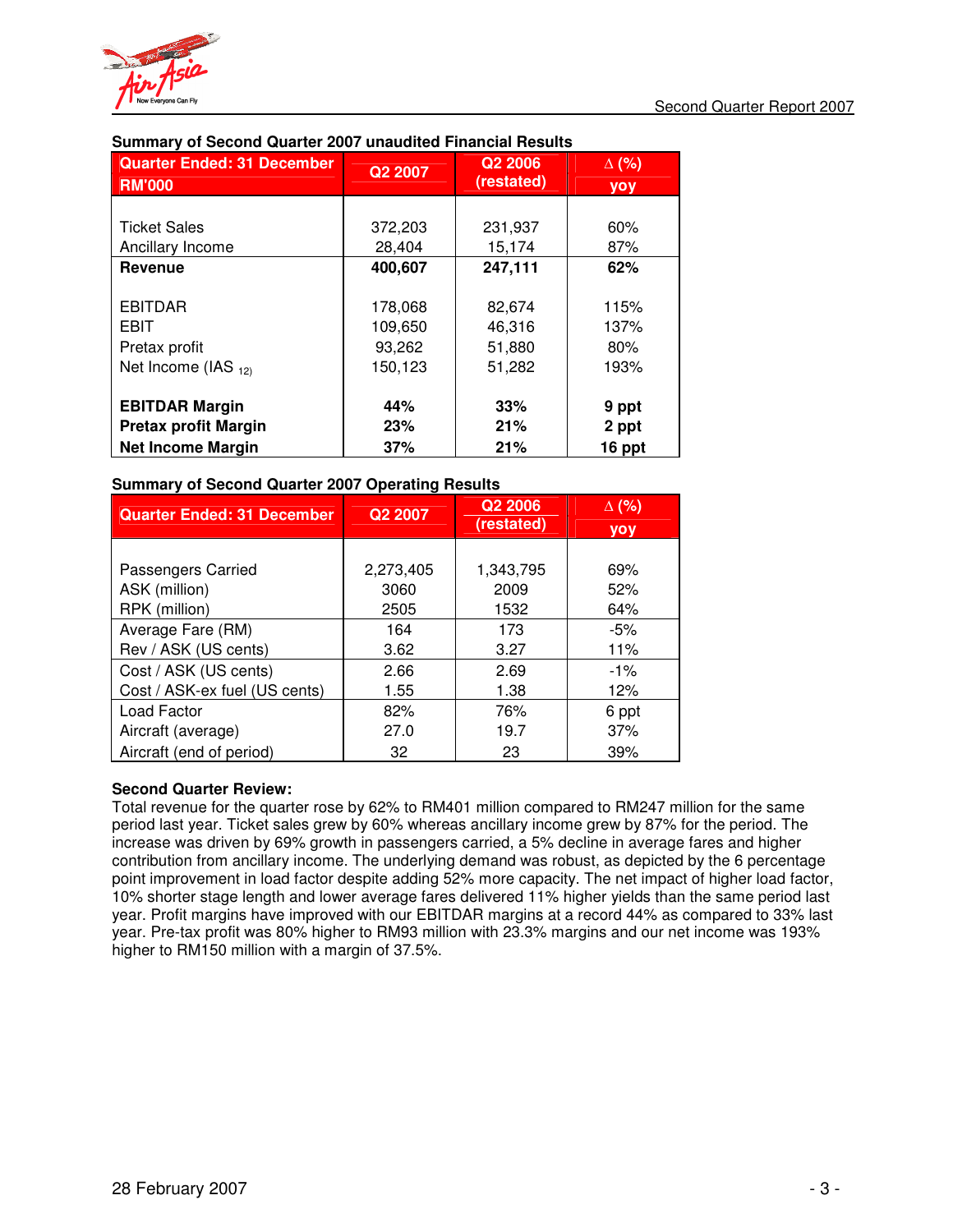

# **The quarter's key features are outlined below:-**

### *Domestic Rationalisation – market forces rule of the day*

This quarter's performance is an indicative assessment to the values unlocked by the domestic rationalisation. We competed on equal commercial footing against our competitor, and we managed to improve load factor to record levels, enhance yields and consistently capture market share. Our domestic market share for calendar year 2006 was 46%, we believe we can increase it to at least 55% in 2007.

## *Unit Cost – continuous cost improvement*

Our unit cost has improved by 1% to US2.66 cents / ASK as compared to the same period last year despite fuel prices rising by 7%. The addition of four Airbus A320 aircraft in the quarter has contributed positively to our cost structure due to its superior fuel consumption and lower maintenance requirements. Furthermore, the low cost terminal is providing us with significant cost savings.

### *Thai-AirAsia – strong performances despite facing tough challenges*

Thai AirAsia posted a net profit of THB33 million (RM1.8 million). It was a challenging period for Thailand having to go through a military coup de tat and a forced move to Suvarnabhumi airport which was clearly not ready for operations. The underlying demand remains positive as we carried 52% more passengers over the period with a steady load factor of 80%. But this performance was attributable to lower fares, average fares declined by 13% for the period. We managed to contain cost and produce a respectable EBITDAR margin of 13%.

### *Indonesia-AirAsia – rapidly expanding its presence*

Indonesia AirAsia posted a net profit of IDR2 billion (RM0.4 million). Demand for our services in Indonesia is robust; we carried 80% more passengers during the period with 83% load factors. Average fare was 5% lower as we are geared to capture higher loads and market share. The strategy was successful as we managed to increase yields by 8%. Unit cost was 13% higher compared to last year, we are spending substantially more on promotional campaigns in order to capture strong passenger growth. EBITDAR margins expanded to 14% in the quarter as compared to 3% for the same period last year.

#### *Airbus A320 – purchase order expanded to 200 aircraft*

We have expanded our purchase order for the Airbus A320 aircraft to 200 units (150 firm + 50 options). Airbus has recently increased its production capacity for the aircraft and this provided AirAsia with an opportunity to secure additional delivery slots in the future. This extension of order secures AirAsia's fleet requirement up till September 2013 and lock-in the benefits of the original agreement.

| <b>Quarter Ended: 31 December</b> | 1H 2007 | 1H 2006    | <b>1H-07 vs</b> |
|-----------------------------------|---------|------------|-----------------|
| <b>RM '000</b>                    |         | (restated) | 1H-06           |
|                                   |         |            |                 |
| <b>Ticket Sales</b>               | 641,489 | 413,192    | 55%             |
| Ancillary Income                  | 52,295  | 29,629     | 76%             |
| Revenue                           | 693,785 | 442,821    | 57%             |
|                                   |         |            |                 |
| <b>EBITDAR</b>                    | 247,318 | 121,521    | 104%            |
| <b>EBIT</b>                       | 133,381 | 58,299     | 129%            |
| Pretax profit                     | 105,034 | 60,783     | 73%             |
| Net Income (IAS $_{12}$ )         | 226,558 | 60,066     | 277%            |
|                                   |         |            |                 |
| <b>EBITDAR Margin</b>             | 36%     | 27%        | 8 ppt           |
| Pretax profit Margin              | 15%     | 14%        | 1 ppt           |
| Net Income Margin                 | 33%     | 14%        |                 |

# **Summary of First Half 2007 unaudited Financial Results**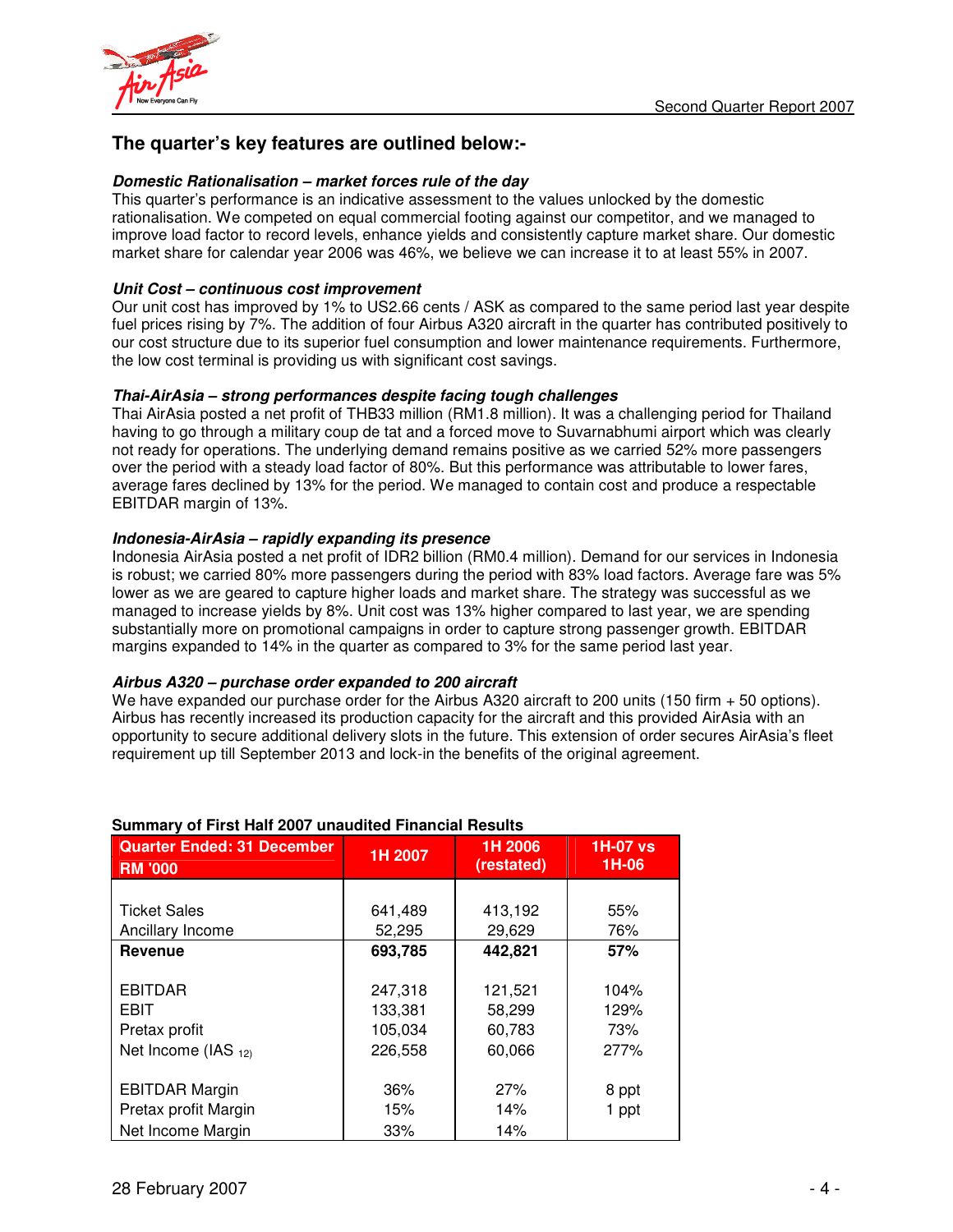

| <b>Quarter Ended: 31 December</b> | 1H 2007   | 1H 2006<br>(restated) | 1H-07: 1H-06 |
|-----------------------------------|-----------|-----------------------|--------------|
|                                   |           |                       |              |
| Passengers Carried                | 4,218,026 | 2,536,487             | 66%          |
| ASK (million)                     | 5,774     | 3,962                 | 46%          |
| RPK (million)                     | 4,657     | 2,890                 | 61%          |
| Average Fare (RM)                 | 151       | 163                   | $-7%$        |
| Rev / ASK (US cents)              | 3.30      | 2.97                  | 11%          |
| Cost / ASK (US cents)             | 2.67      | 2.58                  | 3%           |
| Cost / ASK-ex fuel (US cents)     | 1.23      | 1.28                  | $-4%$        |
| Load Factor                       | 81%       | 73%                   | 8 ppt        |
| Aircraft (average)                | 25.9      | 19.2                  | 35%          |

# **Summary of First Half 2007 Operating Results**

# **First Half Review:**

The aggregate revenue for the first half rose by 57% to RM694 million as compared to RM443 million for the same period last year. Ticket sales grew by 55% whereas ancillary income grew by 76% over the period. Passenger volumes grew by 66% and load factor increased by 8 percentage point to 81%. Average fares was 7% lower for the period but yields improved by 11% due to the higher load factor, lower stage length and better contribution from ancillary income. Cost / ASK is up 3% year to date and cost excluding fuel has improved by 4%. Profitability has improved with the increased scale, EBITDAR has doubled to RM247 million and pretax profit grew by 73% to RM105 million.

# **Financial Review and Outlook**

# *Fleet Growth*

The Group will take delivery of three Airbus A320 aircraft in its fleet by the end of the third quarter. All three Airbus A320 aircraft will be based in Malaysia and two Boeing 737-300 will be redeployed from Malaysia to Thailand and Indonesia – Thailand and Indonesia will each receive one Boeing 737-300. The aircraft will be used to launch new routes and add frequency on existing routes.

# *Route Network – connecting the dots all over Asia*

We have launched 15 new routes for the financial year and we have earmarked a few more routes to be launched in this financial year. The response to our latest route offerings has been very promising and our Bangkok to Langkawi and Kota Kinabalu to Macau has exceeded our initial expectations.

# *Costs – more cost improvements opportunities on the cards*

Our cost structure will improve as more Airbus A320 aircraft is deployed into our fleet. These aircraft have a better cost economics and productivity as compared to our Boeing 737-300. We are enjoying the lower fuel prices and have hedged about 55% of our requirements for the second half of the financial year. These are options at \$62.25 and we are looking for opportunities to hedge further into the future.

# *Currency hedging – taking the US Dollar exposure risk out of the system*

We have taken advantage of the recent strengthening of the Malaysian Ringgit vs US Dollar and hedged 15 Airbus A320 aircraft at a fixed forward rate. We see value in currency hedging to take risk out of the business and protect ourselves in the event of adverse currency movements. Currently, we stand to save more than RM200 million on the financing of aircraft. We will look for other opportunities to hedge our other US Dollar denominated / linked liabilities (fuel, spare parts, interest on loans, etc), but only if attractive pricing opportunities are attainable.